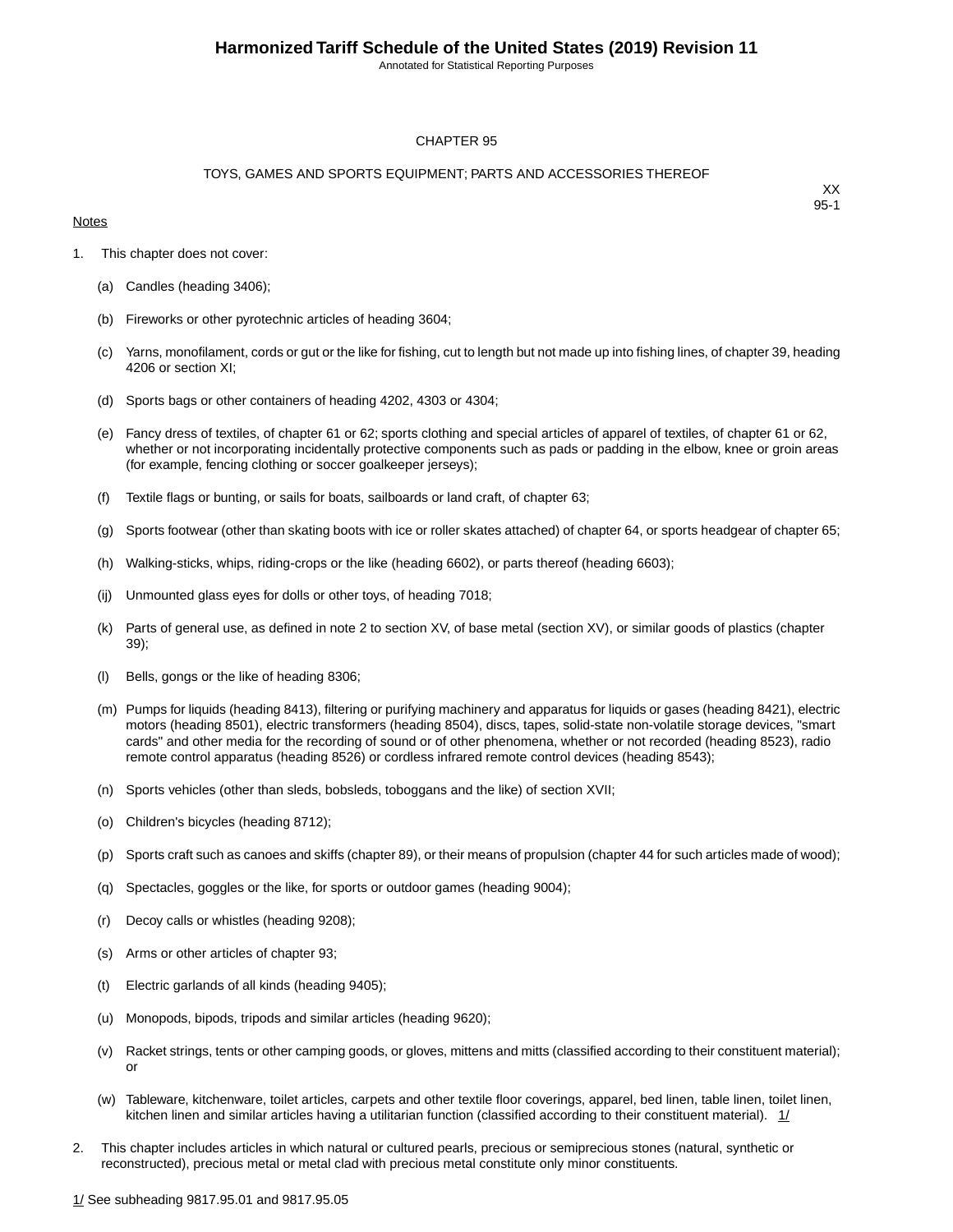Annotated for Statistical Reporting Purposes

Notes (con.) XX 95-2

- 3. Subject to note 1 above, parts and accessories which are suitable for use solely or principally with articles of this chapter are to be classified with those articles.
- 4. Subject to the provisions of Note 1 above, heading 9503 applies, *inter alia*, to articles of this heading combined with one or more items, which cannot be considered as sets under the terms of General Interpretative Rule 3(b), and which, if presented separately, would be classified in other headings, provided the articles are put up together for retail sale and the combinations have the essential character of toys.
- 5. Heading 9503 does not cover articles which, on account of their design, shape or constituent material, are identifiable as intended exclusively for animals, for example, "pet toys" (classification in their own appropriate heading).

#### Subheading Note

- 1. Subheading 9504.50 covers:
	- (a) Video game consoles from which the image is reproduced on a television receiver, a monitor or other external screen or surface; or
	- (b) Video game machines having a self-contained video screen, whether or not portable.

This subheading does not cover video game consoles or machines operated by coins, banknotes, bank cards, tokens or by any other means of payment (subheading 9504.30).

#### **Statistical note**

1. In heading 9503, classification is based on the youngest age for which the product is intended. For example, an item labeled "For ages 2–5" would be appropriately classified in the "Under 3 years of age" category. Parts and accessories, if not specifically labeled for a specific age, should be classified under the age designation that would be applicable to the finished retail product of which it is a component or in which it is incorporated.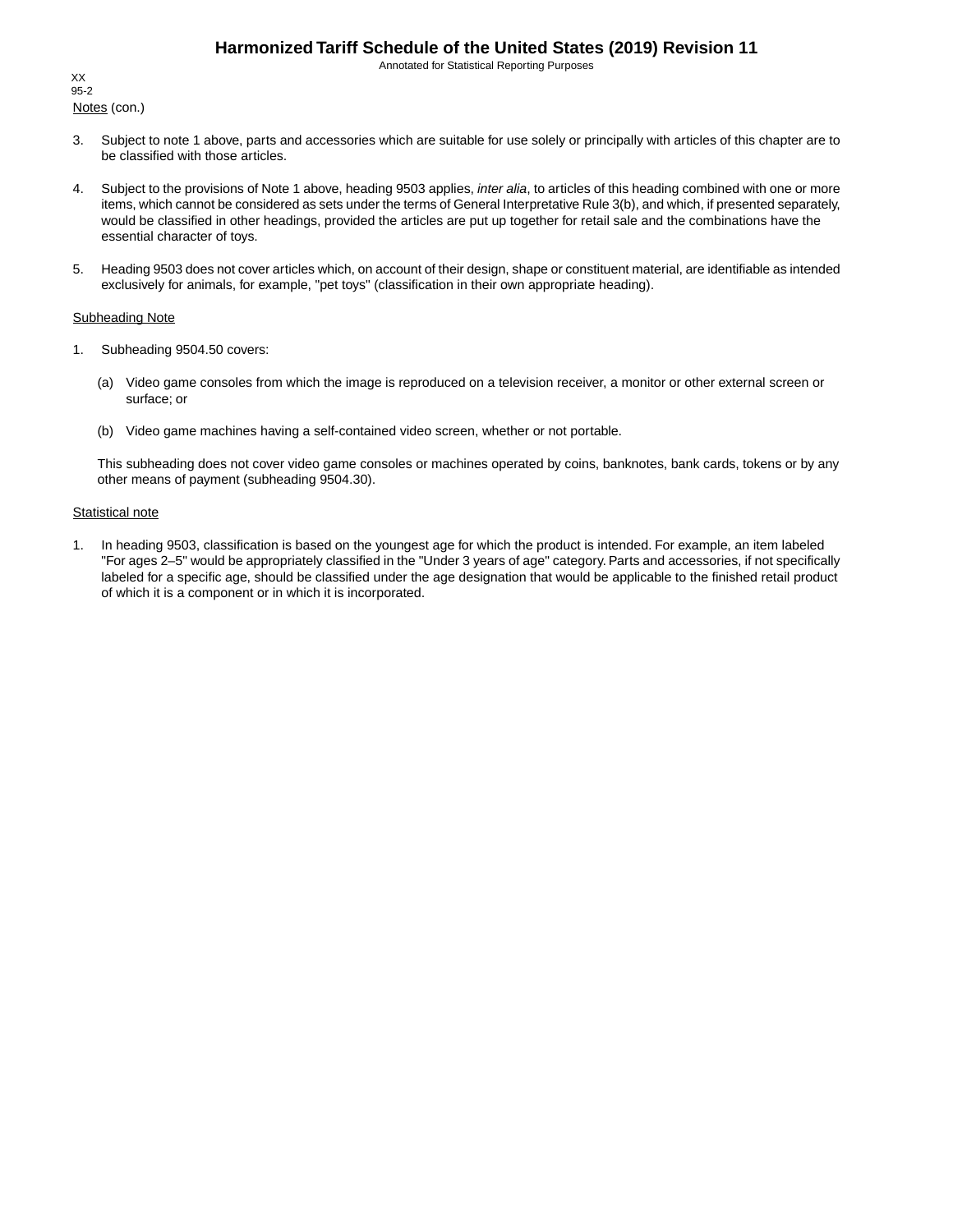Annotated for Statistical Reporting Purposes

| Heading/   | Stat.       |                                                                                                                                                                                                                                                                                                                                                                                | Unit           |         | Rates of Duty           |                |
|------------|-------------|--------------------------------------------------------------------------------------------------------------------------------------------------------------------------------------------------------------------------------------------------------------------------------------------------------------------------------------------------------------------------------|----------------|---------|-------------------------|----------------|
| Subheading | Suf-<br>fix | Article Description                                                                                                                                                                                                                                                                                                                                                            | of<br>Quantity | General | $\mathbf{1}$<br>Special | $\overline{2}$ |
| 9503.00.00 |             | Tricycles, scooters, pedal cars and similar wheeled toys; dolls'<br>carriages; dolls, other toys; reduced-scale ("scale") models<br>and similar recreational models, working or not; puzzles of all<br>"Children's products" as defined in 15 U.S.C. § 2052:<br>Inflatable toy balls, balloons and punchballs, of rubber:<br>Labeled or determined by importer as intended for |                | Free    |                         | 70%            |
|            |             | use by persons:                                                                                                                                                                                                                                                                                                                                                                |                |         |                         |                |
|            | 11          |                                                                                                                                                                                                                                                                                                                                                                                |                |         |                         |                |
|            | 13          | Other:<br>Labeled or determined by importer as intended for                                                                                                                                                                                                                                                                                                                    |                |         |                         |                |
|            | 71          | use by persons:                                                                                                                                                                                                                                                                                                                                                                |                |         |                         |                |
|            | 73          |                                                                                                                                                                                                                                                                                                                                                                                |                |         |                         |                |
|            | 90          |                                                                                                                                                                                                                                                                                                                                                                                |                |         |                         |                |
|            |             |                                                                                                                                                                                                                                                                                                                                                                                |                |         |                         |                |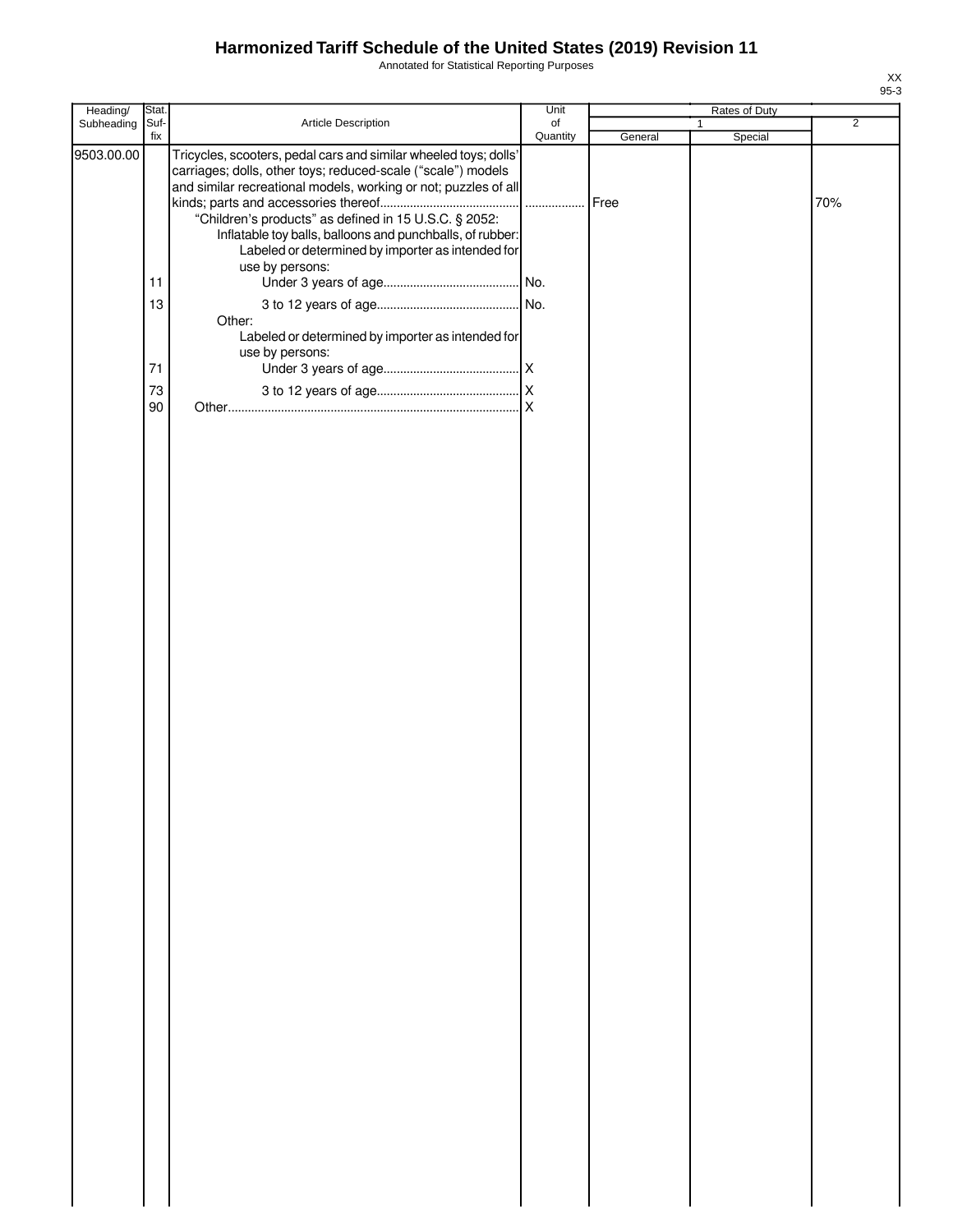Annotated for Statistical Reporting Purposes

| Heading/                 | Stat.       |                                                                                                                                                                                                                                                                                                                                                                          | Unit           |              | Rates of Duty |                     |
|--------------------------|-------------|--------------------------------------------------------------------------------------------------------------------------------------------------------------------------------------------------------------------------------------------------------------------------------------------------------------------------------------------------------------------------|----------------|--------------|---------------|---------------------|
| Subheading               | Suf-<br>fix | Article Description                                                                                                                                                                                                                                                                                                                                                      | of<br>Quantity | General      | 1<br>Special  | $\overline{2}$      |
| 9504<br>9504.20          |             | Video game consoles and machines, articles for arcade, table<br>or parlor games, including pinball machines, bagatelle, billiards<br>and special tables for casino games; automatic bowling alley<br>equipment; parts and accessories thereof:<br>Articles and accessories for billiards of all kinds:                                                                   |                |              |               |                     |
| 9504.20.20               | 00          |                                                                                                                                                                                                                                                                                                                                                                          |                |              |               | 50%                 |
| 9504.20.40               | 00          |                                                                                                                                                                                                                                                                                                                                                                          |                |              |               | 25%                 |
| 9504.20.60               | 00          |                                                                                                                                                                                                                                                                                                                                                                          |                |              |               | 33 1/3%             |
| 9504.20.80<br>9504.30.00 | 00          | Other games, operated by coins, banknotes, bank cards,<br>tokens or by any other means of payment, other than<br>automatic bowling alley equipment; parts and accessories                                                                                                                                                                                                |                |              |               | 33 1/3%<br>35%      |
|                          | 10          |                                                                                                                                                                                                                                                                                                                                                                          | $\mathsf{x}$   |              |               |                     |
|                          |             | Other:                                                                                                                                                                                                                                                                                                                                                                   |                |              |               |                     |
|                          | 20          | Games:<br>Pinball machines and bell-type machines and                                                                                                                                                                                                                                                                                                                    |                |              |               |                     |
|                          | 40          |                                                                                                                                                                                                                                                                                                                                                                          |                |              |               |                     |
|                          | 60          |                                                                                                                                                                                                                                                                                                                                                                          | .lx            |              |               |                     |
| 9504.40.00               | 00          |                                                                                                                                                                                                                                                                                                                                                                          |                |              |               | $10¢/pack +$<br>20% |
| 9504.50.00               | 00          | Video game consoles and machines, other than those of<br>subheading 9504.30, and parts and accessories thereof   X   Free                                                                                                                                                                                                                                                |                |              |               | 35%                 |
| 9504.90<br>9504.90.40    | 00          | Other:<br>Game machines, other than those operated by coins,<br>banknotes (paper currency), discs or similar articles;                                                                                                                                                                                                                                                   |                |              |               | 35%                 |
| 9504.90.60 00            |             | Other:<br>Chess, checkers, parchisi, backgammon, darts<br>and other games played on boards of a special<br>design, all the foregoing games and parts there of<br>(including their boards); mah-jong and dominoes;<br>any of the foregoing games in combination with<br>each other, or with other games, packaged<br>together as a unit in immediate containers of a type |                |              |               |                     |
|                          |             | used in retail sales; poker chips and dice  X  Free                                                                                                                                                                                                                                                                                                                      |                |              |               | 40%                 |
| 9504.90.90               |             |                                                                                                                                                                                                                                                                                                                                                                          |                | <b>IFree</b> |               | 40%                 |
|                          | 40          |                                                                                                                                                                                                                                                                                                                                                                          |                |              |               |                     |
|                          | 60          | Bowling equipment and parts and accessories                                                                                                                                                                                                                                                                                                                              |                |              |               |                     |
|                          |             |                                                                                                                                                                                                                                                                                                                                                                          |                |              |               |                     |
|                          | 80          |                                                                                                                                                                                                                                                                                                                                                                          |                |              |               |                     |
|                          |             |                                                                                                                                                                                                                                                                                                                                                                          |                |              |               |                     |
|                          |             |                                                                                                                                                                                                                                                                                                                                                                          |                |              |               |                     |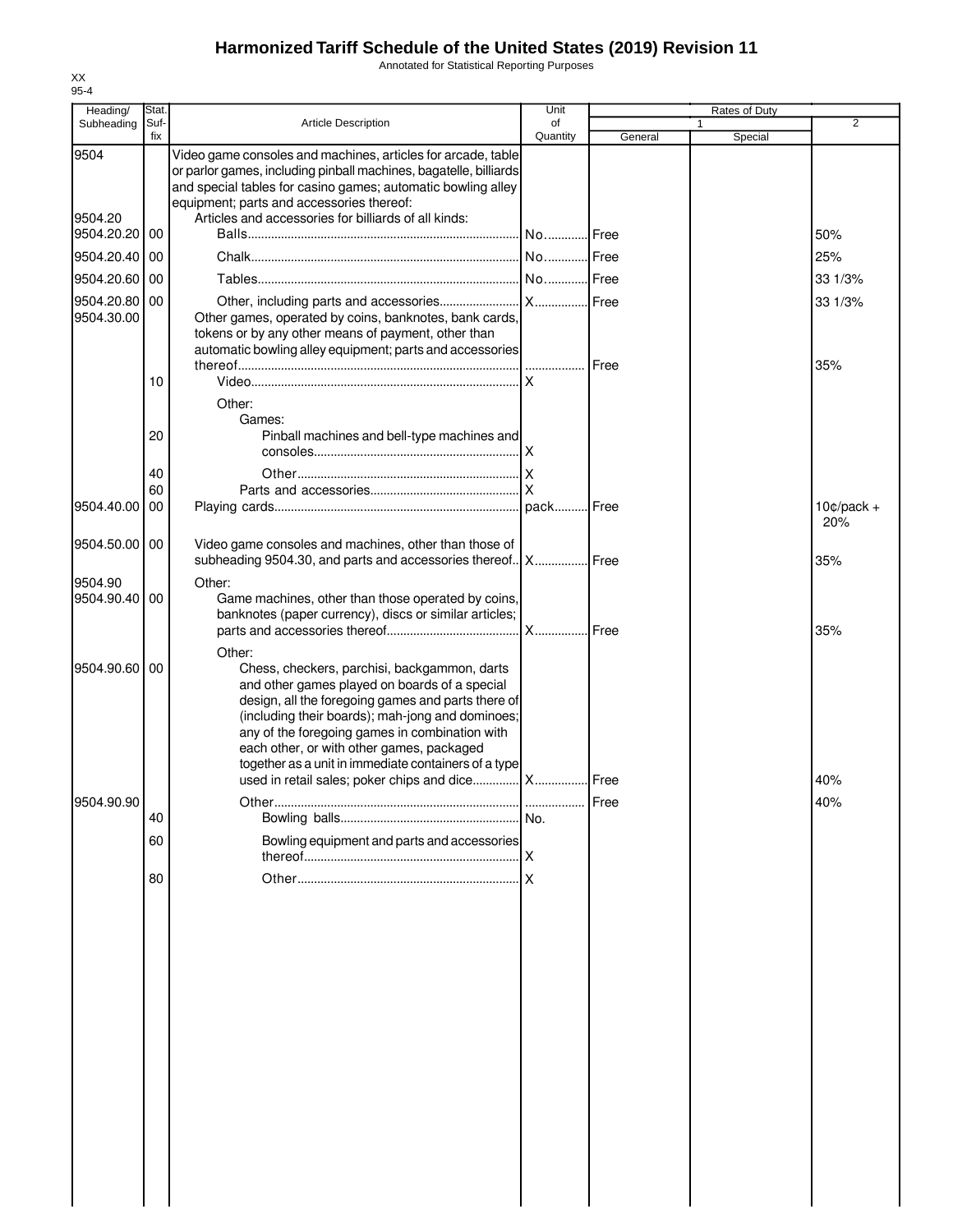Annotated for Statistical Reporting Purposes

| Heading/                 | Stat.       |                                                                                                                                                                                                                                                                                                                                                    | Unit                  |         | Rates of Duty                                                                          |                |
|--------------------------|-------------|----------------------------------------------------------------------------------------------------------------------------------------------------------------------------------------------------------------------------------------------------------------------------------------------------------------------------------------------------|-----------------------|---------|----------------------------------------------------------------------------------------|----------------|
| Subheading               | Suf-<br>fix | <b>Article Description</b>                                                                                                                                                                                                                                                                                                                         | of<br>Quantity        | General | Special                                                                                | $\overline{2}$ |
| 9505                     |             | Festive, carnival or other entertainment articles, including<br>magic tricks and practical joke articles; parts and accessories<br>thereof:                                                                                                                                                                                                        |                       |         |                                                                                        |                |
| 9505.10                  |             | Articles for Christmas festivities and parts and accessories<br>thereof:                                                                                                                                                                                                                                                                           |                       |         |                                                                                        |                |
| 9505.10.10 00            |             | Christmas ornaments:                                                                                                                                                                                                                                                                                                                               |                       |         |                                                                                        | 60%            |
| 9505.10.15 00            |             | Other:                                                                                                                                                                                                                                                                                                                                             |                       |         |                                                                                        | 20%            |
| 9505.10.25<br>9505.10.30 | 00<br>00    |                                                                                                                                                                                                                                                                                                                                                    |                       |         |                                                                                        | 20%<br>80%     |
| 9505.10.40               | 10          | Other:                                                                                                                                                                                                                                                                                                                                             |                       |         |                                                                                        | 60%            |
| 9505.10.50               | 20          |                                                                                                                                                                                                                                                                                                                                                    |                       | Free    |                                                                                        | 90%            |
|                          | 10<br>20    |                                                                                                                                                                                                                                                                                                                                                    |                       |         |                                                                                        |                |
| 9505.90<br>9505.90.20    | 00          | Other:<br>Magic tricks and practical joke articles; parts and                                                                                                                                                                                                                                                                                      |                       |         |                                                                                        | 70%            |
| 9505.90.40               | 00          | Confetti, paper spirals or streamers, party favors and<br>noisemakers; parts and accessories thereof  X  Free                                                                                                                                                                                                                                      |                       |         |                                                                                        | 45%            |
| 9505.90.60 00            |             |                                                                                                                                                                                                                                                                                                                                                    |                       |         |                                                                                        | 25%            |
| 9506                     |             | Articles and equipment for general physical exercise,<br>gymnastics, athletics, other sports (including table-tennis) or<br>outdoor games, not specified or included elsewhere in this<br>chapter; swimming pools and wading pools; parts and<br>accessories thereof:<br>Snow-skis and other snow-ski equipment; parts and<br>accessories thereof: |                       |         |                                                                                        |                |
| 9506.11                  |             | Skis and parts and accessories thereof, except ski<br>poles:                                                                                                                                                                                                                                                                                       |                       |         |                                                                                        |                |
| 9506.11.20 00            |             |                                                                                                                                                                                                                                                                                                                                                    |                       |         |                                                                                        | 33 1/3%        |
| 9506.11.40               |             |                                                                                                                                                                                                                                                                                                                                                    |                       |         | Free (A*, AU, BH,<br>CA, CL, CO, D, E,<br>IL, JO, KR, MA,<br>MX, OM, P, PA,<br>PE, SG) | 33 1/3%        |
|                          | 10          |                                                                                                                                                                                                                                                                                                                                                    | No.                   |         |                                                                                        |                |
| 9506.11.60               | 80<br>00    |                                                                                                                                                                                                                                                                                                                                                    | prs.<br><b>X</b> Free |         |                                                                                        | 45%            |
| 9506.12<br>9506.12.40    | 00          | Ski bindings and parts and accessories thereof:                                                                                                                                                                                                                                                                                                    | X                     | Free    |                                                                                        | 45%            |
| 9506.12.80               | 00          |                                                                                                                                                                                                                                                                                                                                                    |                       |         | Free (A*, AU, BH,<br>CA, CL, CO, D, E,<br>IL, JO, KR, MA,<br>MX, OM, P, PA,<br>PE, SG) | 45%            |
|                          |             |                                                                                                                                                                                                                                                                                                                                                    |                       |         |                                                                                        |                |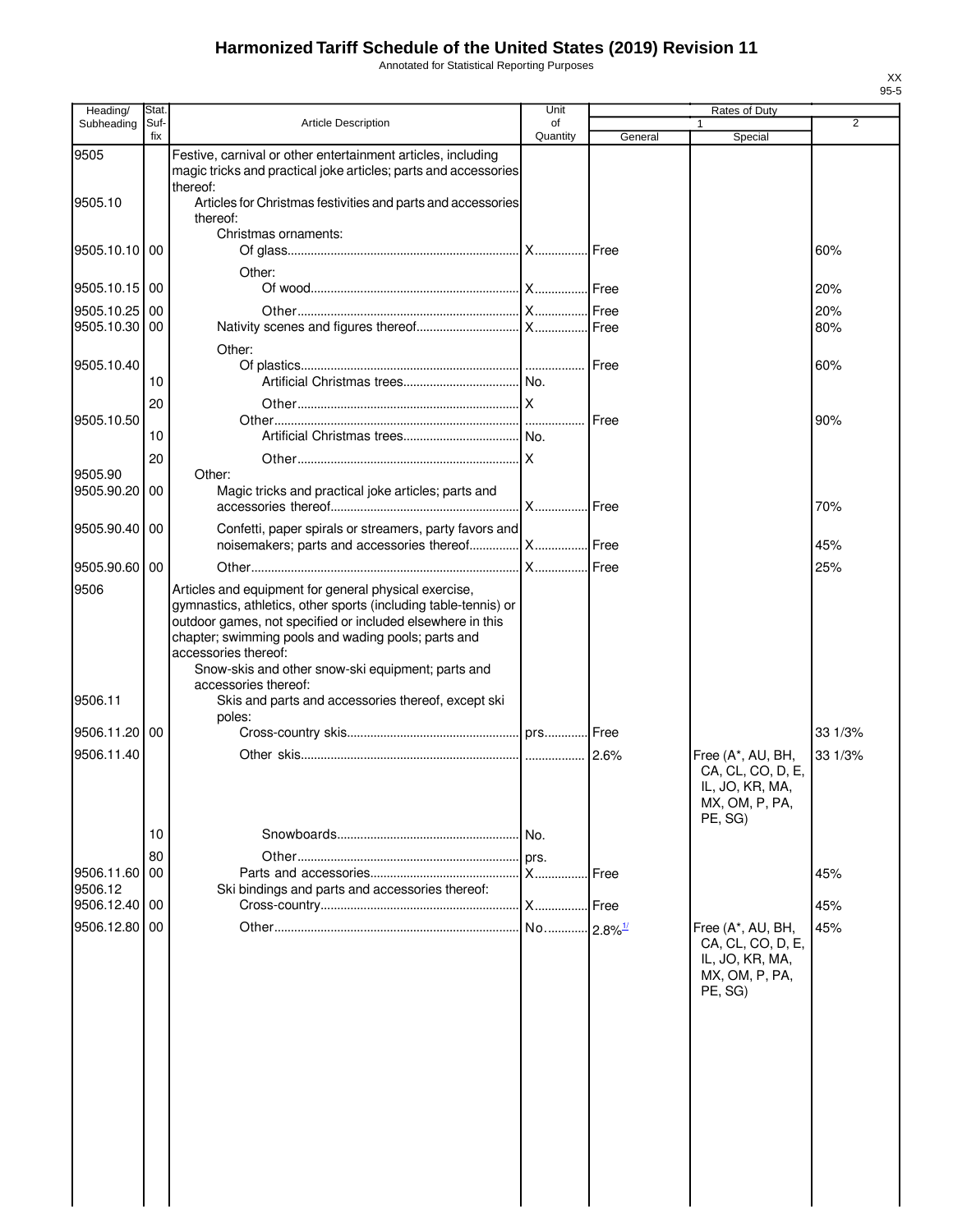Annotated for Statistical Reporting Purposes

| Heading/                                              | Stat.       |                                                                                                                                                                                                                                                                                                                                                                            | Unit           |         | Rates of Duty                                                                         |                |
|-------------------------------------------------------|-------------|----------------------------------------------------------------------------------------------------------------------------------------------------------------------------------------------------------------------------------------------------------------------------------------------------------------------------------------------------------------------------|----------------|---------|---------------------------------------------------------------------------------------|----------------|
| Subheading                                            | Suf-<br>fix | <b>Article Description</b>                                                                                                                                                                                                                                                                                                                                                 | of<br>Quantity | General | 1<br>Special                                                                          | $\overline{2}$ |
| 9506 (con.)<br>9506.19<br>9506.19.40 00<br>9506.19.80 |             | Articles and equipment for general physical exercise,<br>gymnastics, athletics, other sports (including table-tennis) or<br>outdoor games, not specified or included elsewhere in this<br>chapter; swimming pools and wading pools; parts and<br>accessories thereof: (con.)<br>Snow-skis and other snow-ski equipment; parts and<br>accessories thereof: (con.)<br>Other: |                |         | Free (A, AU, BH,                                                                      | 45%<br>45%     |
|                                                       | 40          | Ski poles and parts and accessories                                                                                                                                                                                                                                                                                                                                        |                |         | CA, CL, CO, D, E,<br>IL, JO, KR, MA,<br>MX, OM, P, PA,<br>PE, SG)                     |                |
|                                                       |             |                                                                                                                                                                                                                                                                                                                                                                            | No.            |         |                                                                                       |                |
| 9506.21                                               | 80          | Water skis, surf boards, sailboards and other water-sport<br>equipment; parts and accessories thereof:<br>Sailboards and parts and accessories thereof:                                                                                                                                                                                                                    |                |         |                                                                                       |                |
| 9506.21.40 00                                         |             |                                                                                                                                                                                                                                                                                                                                                                            |                |         |                                                                                       | 30%            |
| 9506.21.80 00<br>9506.29.00                           |             |                                                                                                                                                                                                                                                                                                                                                                            |                |         |                                                                                       | 30%<br>40%     |
|                                                       | 20          |                                                                                                                                                                                                                                                                                                                                                                            |                |         |                                                                                       |                |
|                                                       | 30          |                                                                                                                                                                                                                                                                                                                                                                            |                |         |                                                                                       |                |
|                                                       | 80          | Golf clubs and other golf equipment; parts and accessories<br>thereof:                                                                                                                                                                                                                                                                                                     |                |         |                                                                                       |                |
| 9506.31.00 00                                         |             |                                                                                                                                                                                                                                                                                                                                                                            | No 4.4%        |         | Free (A, AU, BH,<br>CA, CL, CO, D, E,<br>IL, JO, KR, MA,<br>MX, OM, P, PA,<br>PE, SG) | 30%            |
| 9506.32.00 00                                         |             |                                                                                                                                                                                                                                                                                                                                                                            |                |         |                                                                                       | 30%            |
| 9506.39.00                                            |             |                                                                                                                                                                                                                                                                                                                                                                            |                |         | Free (A, AU, BH,<br>CA, CL, CO, D, E,<br>IL, JO, KR, MA,<br>MX, OM, P, PA,<br>PE, SG) | 30%            |
|                                                       | 60          |                                                                                                                                                                                                                                                                                                                                                                            | No.            |         |                                                                                       |                |
| 9506.40.00                                            | 80<br>00    | Articles and equipment for table-tennis, and parts and                                                                                                                                                                                                                                                                                                                     | No.            |         |                                                                                       |                |
|                                                       |             |                                                                                                                                                                                                                                                                                                                                                                            | No             | .5.1%   | Free (A, AU, BH,<br>CA, CL, CO, D, E,<br>IL, JO, KR, MA,<br>MX, OM, P, PA,<br>PE, SG) | 30%            |
|                                                       |             |                                                                                                                                                                                                                                                                                                                                                                            |                |         |                                                                                       |                |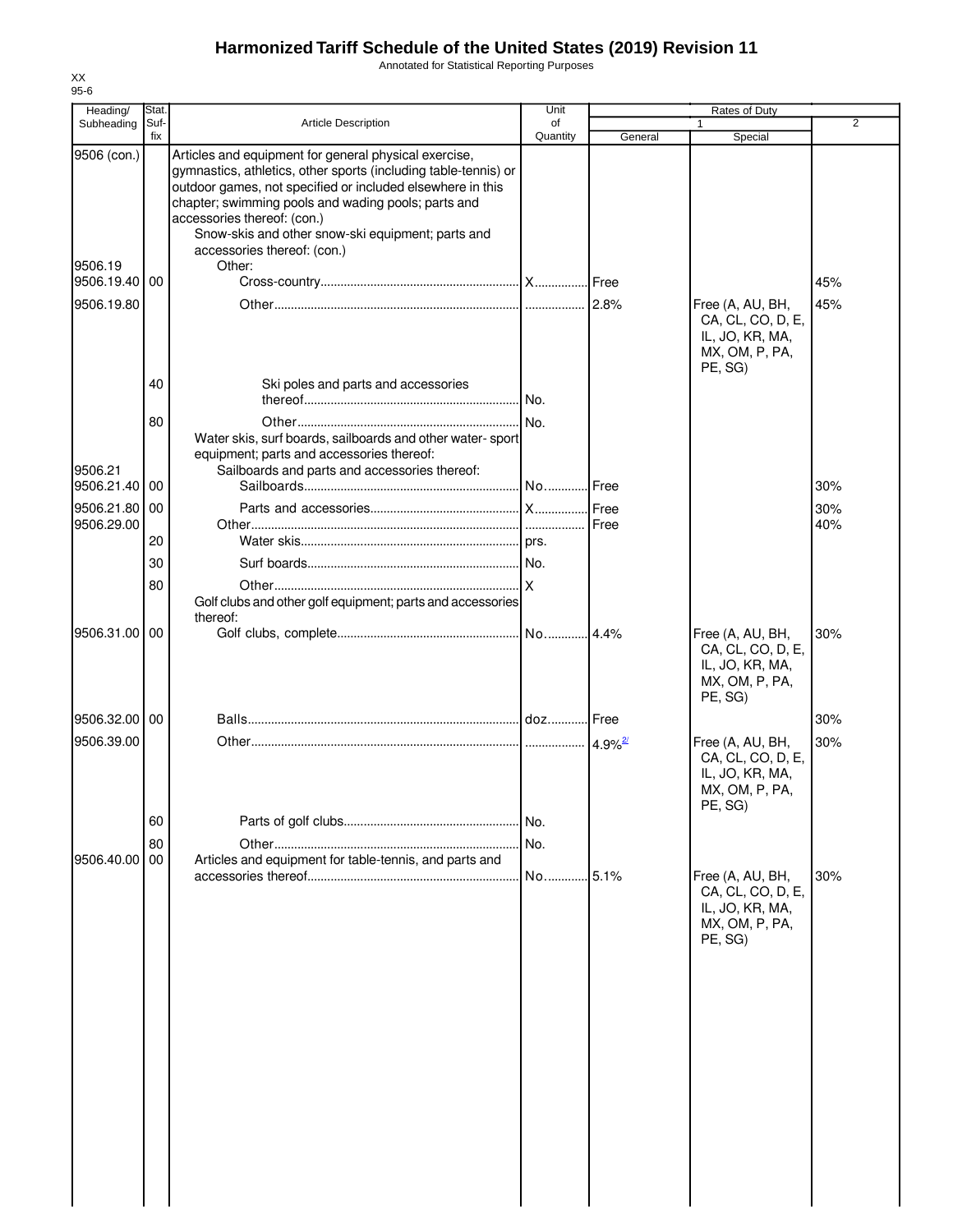Annotated for Statistical Reporting Purposes

| Heading/               | Stat.       |                                                                                                                                                                                                                                                                                                                                                                                                                                         | Unit           |         | Rates of Duty                                                                         |                |
|------------------------|-------------|-----------------------------------------------------------------------------------------------------------------------------------------------------------------------------------------------------------------------------------------------------------------------------------------------------------------------------------------------------------------------------------------------------------------------------------------|----------------|---------|---------------------------------------------------------------------------------------|----------------|
| Subheading             | Suf-<br>fix | Article Description                                                                                                                                                                                                                                                                                                                                                                                                                     | οf<br>Quantity | General | $\mathbf{1}$<br>Special                                                               | $\overline{2}$ |
| 9506 (con.)<br>9506.51 |             | Articles and equipment for general physical exercise,<br>gymnastics, athletics, other sports (including table-tennis) or<br>outdoor games, not specified or included elsewhere in this<br>chapter; swimming pools and wading pools; parts and<br>accessories thereof: (con.)<br>Tennis, badminton or similar rackets, whether or not strung;<br>parts and accessories thereof:<br>Lawn-tennis rackets, whether or not strung, and parts |                |         |                                                                                       |                |
| 9506.51.20 00          |             | and accessories thereof:                                                                                                                                                                                                                                                                                                                                                                                                                |                |         | Free (A, AU, BH,                                                                      | 30%            |
|                        |             |                                                                                                                                                                                                                                                                                                                                                                                                                                         |                |         | CA, CL, CO, D, E,<br>IL, JO, KR, MA,<br>MX, OM, P, PA,<br>PE, SG)                     |                |
| 9506.51.40 00          |             |                                                                                                                                                                                                                                                                                                                                                                                                                                         |                |         | Free (A, AU, BH,<br>CA, CL, CO, D, E,<br>IL, JO, KR, MA,<br>MX, OM, P, PA,<br>PE, SG) | 30%            |
| 9506.51.60 00          |             |                                                                                                                                                                                                                                                                                                                                                                                                                                         |                |         | Free (A, AU, BH,<br>CA, CL, CO, D, E,<br>IL, JO, KR, MA,<br>MX, OM, P, PA,<br>PE, SG) | 30%            |
| 9506.59                |             | Other:                                                                                                                                                                                                                                                                                                                                                                                                                                  |                |         |                                                                                       |                |
| 9506.59.40             |             | Badminton rackets and parts and accessories                                                                                                                                                                                                                                                                                                                                                                                             |                | 5.6%    | Free (A, AU, BH,<br>CA, CL, CO, D, E,<br>IL, JO, KR, MA,<br>MX, OM, P, PA,<br>PE, SG) | 30%            |
|                        | 40          |                                                                                                                                                                                                                                                                                                                                                                                                                                         |                |         |                                                                                       |                |
|                        | 80          |                                                                                                                                                                                                                                                                                                                                                                                                                                         |                |         |                                                                                       |                |
| 9506.59.80             |             |                                                                                                                                                                                                                                                                                                                                                                                                                                         |                |         | Free (A, AU, BH,<br>CA, CL, CO, D, E,<br>IL, JO, KR, MA,<br>MX, OM, P, PA,<br>PE, SG) | 40%            |
|                        | 20          |                                                                                                                                                                                                                                                                                                                                                                                                                                         |                |         |                                                                                       |                |
|                        | 40          |                                                                                                                                                                                                                                                                                                                                                                                                                                         |                |         |                                                                                       |                |
|                        | 60          | Other, including parts and accessories No.                                                                                                                                                                                                                                                                                                                                                                                              |                |         |                                                                                       |                |
|                        |             |                                                                                                                                                                                                                                                                                                                                                                                                                                         |                |         |                                                                                       |                |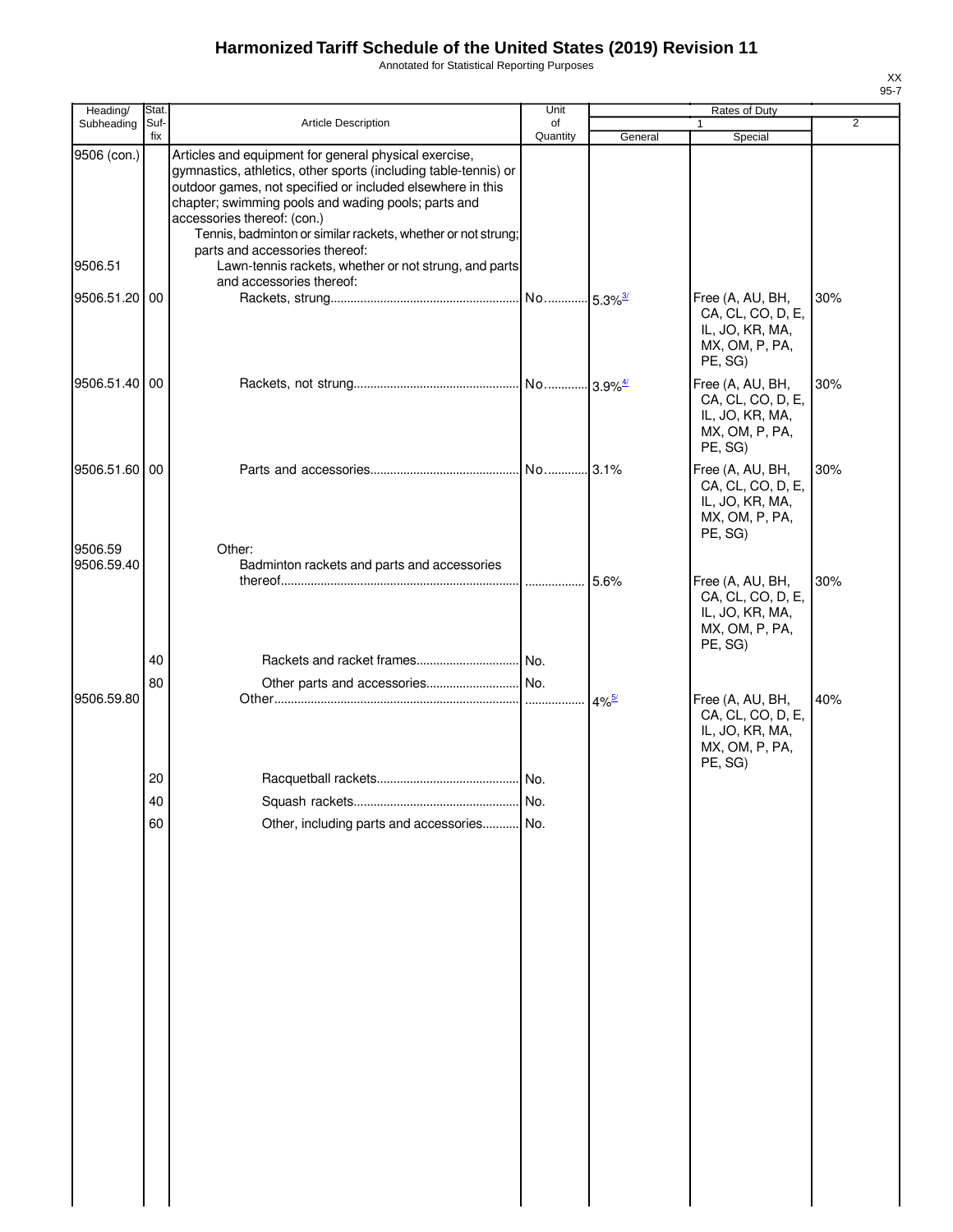Annotated for Statistical Reporting Purposes

| Heading/                            | Stat.          |                                                                                                                                                                                                                                                                                                                                      | Unit                   |                               | <b>Rates of Duty</b>                                                                  |                |
|-------------------------------------|----------------|--------------------------------------------------------------------------------------------------------------------------------------------------------------------------------------------------------------------------------------------------------------------------------------------------------------------------------------|------------------------|-------------------------------|---------------------------------------------------------------------------------------|----------------|
| Subheading                          | Suf-<br>fix    | <b>Article Description</b>                                                                                                                                                                                                                                                                                                           | of<br>Quantity         |                               |                                                                                       | $\overline{2}$ |
| 9506 (con.)                         |                | Articles and equipment for general physical exercise,<br>gymnastics, athletics, other sports (including table-tennis) or<br>outdoor games, not specified or included elsewhere in this<br>chapter; swimming pools and wading pools; parts and<br>accessories thereof: (con.)<br>Balls, other than golf balls and table-tennis balls: |                        | General                       | Special                                                                               |                |
| 9506.61.00 00                       |                |                                                                                                                                                                                                                                                                                                                                      | . No…………I Free         |                               |                                                                                       | 30%            |
| 9506.62<br>9506.62.40<br>9506.62.80 | 40<br>80       | Inflatable balls:                                                                                                                                                                                                                                                                                                                    |                        | Free<br>$4.8\%$ <sup>6/</sup> | Free (A, AU, BH,<br>CA, CL, CO, D, E,                                                 | 30%<br>30%     |
|                                     | 20<br>40<br>60 |                                                                                                                                                                                                                                                                                                                                      |                        |                               | IL, JO, KR, MA,<br>MX, OM, P, PA,<br>PE, SG)                                          |                |
| 9506.69                             |                | Other:                                                                                                                                                                                                                                                                                                                               |                        |                               |                                                                                       |                |
| 9506.69.20                          | 40<br>80       |                                                                                                                                                                                                                                                                                                                                      |                        | Free                          |                                                                                       | 30%            |
| 9506.69.40                          | 00             | Noninflatable hollow balls not over 19 cm in                                                                                                                                                                                                                                                                                         |                        |                               |                                                                                       |                |
|                                     |                |                                                                                                                                                                                                                                                                                                                                      | No 5.4% <sup>7/1</sup> |                               | Free (A, AU, BH,<br>CA, CL, CO, D, E,<br>IL, JO, KR, MA,<br>MX, OM, P, PA,<br>PE, SG) | 70%            |
| 9506.69.60                          | 10             |                                                                                                                                                                                                                                                                                                                                      |                        | 4.9%                          | Free (A, AU, BH,<br>CA, CL, CO, D, E,<br>IL, JO, KR, MA,<br>MX, OM, P, PA,<br>PE, SG) | 30%            |
|                                     |                |                                                                                                                                                                                                                                                                                                                                      |                        |                               |                                                                                       |                |
| 9506.70                             | 20             | Ice skates and roller skates, including skating boots with<br>skates attached; parts and accessories thereof:                                                                                                                                                                                                                        |                        |                               |                                                                                       |                |
| 9506.70.20                          |                | Roller skates and parts and accessories thereof                                                                                                                                                                                                                                                                                      |                        | Free                          |                                                                                       | 20%            |
|                                     | 10             |                                                                                                                                                                                                                                                                                                                                      |                        |                               |                                                                                       |                |
| 9506.70.40                          | 90<br>00       |                                                                                                                                                                                                                                                                                                                                      |                        |                               | Free (A, AU, BH,<br>CA, CL, CO, D, E,<br>IL, JO, KR, MA,<br>MX, OM, P, PA,<br>PE, SG) | 20%            |
| 9506.70.60                          | 40             | Other, including parts and accessories for ice skates<br>with footwear permanently attached                                                                                                                                                                                                                                          |                        | Free                          |                                                                                       | 20%            |
|                                     | 80             |                                                                                                                                                                                                                                                                                                                                      |                        |                               |                                                                                       |                |
|                                     |                |                                                                                                                                                                                                                                                                                                                                      |                        |                               |                                                                                       |                |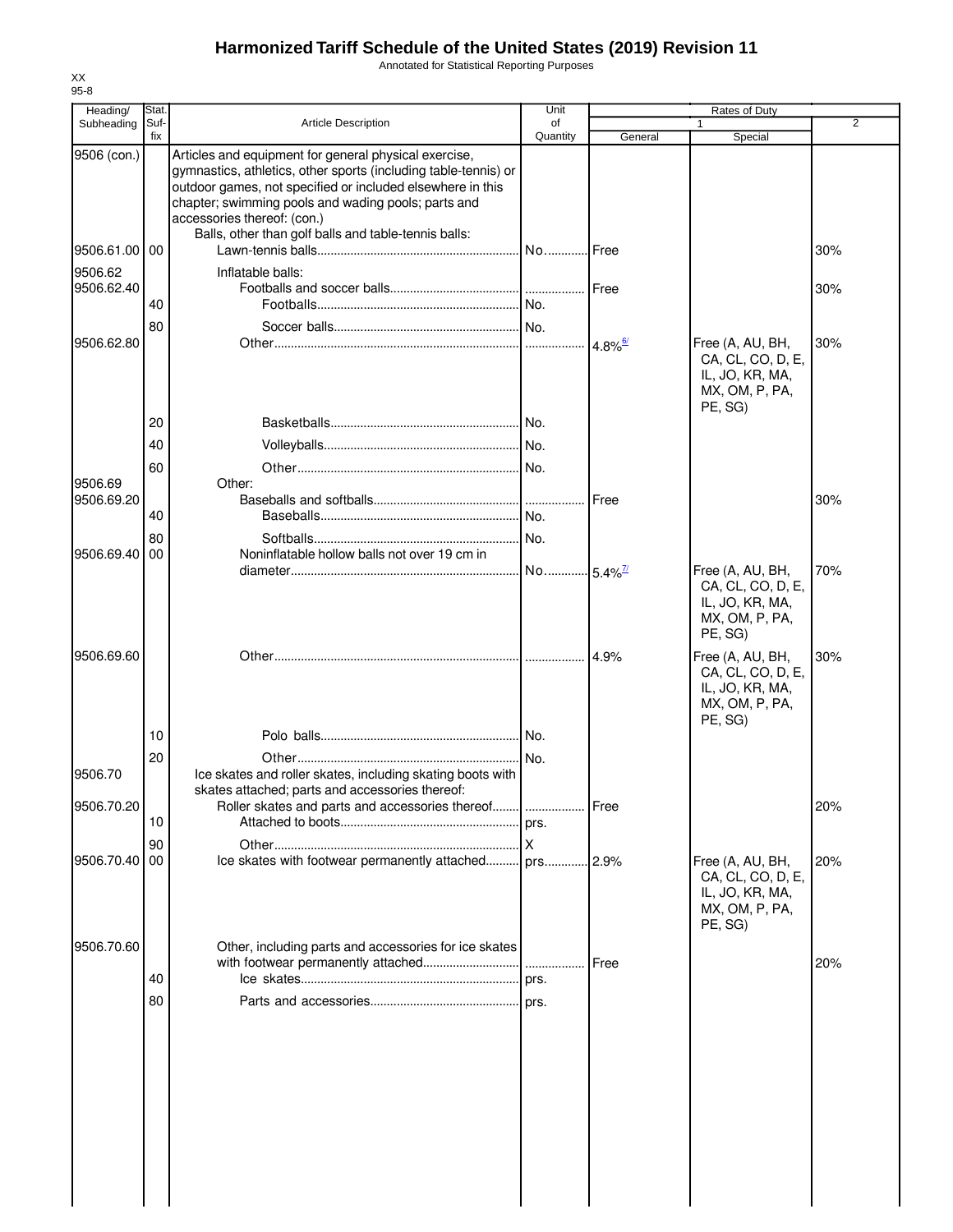Annotated for Statistical Reporting Purposes

| Heading/                  | Stat.          |                                                                                                                                                                                                                                                                                                                                                                                                   | Unit           |             | Rates of Duty                                                                         |                |
|---------------------------|----------------|---------------------------------------------------------------------------------------------------------------------------------------------------------------------------------------------------------------------------------------------------------------------------------------------------------------------------------------------------------------------------------------------------|----------------|-------------|---------------------------------------------------------------------------------------|----------------|
| Subheading                | Suf-<br>fix    | Article Description                                                                                                                                                                                                                                                                                                                                                                               | of<br>Quantity | General     | 1<br>Special                                                                          | $\overline{2}$ |
| 9506 (con.)<br>9506.91.00 |                | Articles and equipment for general physical exercise,<br>gymnastics, athletics, other sports (including table-tennis) or<br>outdoor games, not specified or included elsewhere in this<br>chapter; swimming pools and wading pools; parts and<br>accessories thereof: (con.)<br>Other:<br>Articles and equipment for general physical exercise,<br>gymnastics or athletics; parts and accessories |                | $4.6\%$     | Free (A*, AU, BH,<br>CA, CL, CO, D, E,<br>IL, JO, KR, MA,                             | 40%            |
| 9506.99<br>9506.99.05     | 10<br>20<br>30 | Other:<br>Archery articles and equipment and parts and                                                                                                                                                                                                                                                                                                                                            |                |             | MX, OM, P, PA,<br>PE, SG)                                                             |                |
|                           | 10             |                                                                                                                                                                                                                                                                                                                                                                                                   |                | Free        |                                                                                       | 35%            |
|                           | 20             |                                                                                                                                                                                                                                                                                                                                                                                                   |                |             |                                                                                       |                |
| 9506.99.08                | 30<br>00       | Badminton articles and equipment, except rackets,<br>and parts and accessories thereof:                                                                                                                                                                                                                                                                                                           |                |             | Free (A+, AU, BH,                                                                     | 30%            |
|                           |                |                                                                                                                                                                                                                                                                                                                                                                                                   | kg             |             | CA, CL, CO, D, E,<br>IL, JO, KR, MA,<br>MX, OM, P, PA,<br>PE, SG)                     |                |
| 9506.99.12 00             |                |                                                                                                                                                                                                                                                                                                                                                                                                   | No 5.6%        |             | Free (A, AU, BH,<br>CA, CL, CO, D, E,<br>IL, JO, KR, MA,<br>MX, OM, P, PA,<br>PE, SG) | 30%            |
| 9506.99.15 00             |                | Baseball articles and equipment, except balls, and                                                                                                                                                                                                                                                                                                                                                | X              | <b>Free</b> |                                                                                       | 30%            |
| 9506.99.20 00             |                | Football, soccer and polo articles and equip-ment,<br>except balls, and parts and accessories thereof X Free                                                                                                                                                                                                                                                                                      |                |             |                                                                                       | 30%            |
| 9506.99.25                | 40             | Ice-hockey and field-hockey articles and<br>equipment, except balls and skates, and parts and                                                                                                                                                                                                                                                                                                     |                | Free        |                                                                                       | 30%            |
|                           | 80             | Other, including parts and accessories X                                                                                                                                                                                                                                                                                                                                                          |                |             |                                                                                       |                |
| 9506.99.28<br>9506.99.30  | 00<br>00       | Lawn-tennis articles and equipment, except balls                                                                                                                                                                                                                                                                                                                                                  | No             | Free        |                                                                                       | 30%            |
|                           |                | and rackets, and parts and accessories thereof                                                                                                                                                                                                                                                                                                                                                    | No 3.1%        |             | Free (A, AU, BH,<br>CA, CL, CO, D, E,<br>IL, JO, KR, MA,<br>MX, OM, P, PA,<br>PE, SG) | 30%            |
| 9506.99.35                | 00             |                                                                                                                                                                                                                                                                                                                                                                                                   | $doz$          | Free        |                                                                                       | 20%            |
|                           |                |                                                                                                                                                                                                                                                                                                                                                                                                   |                |             |                                                                                       |                |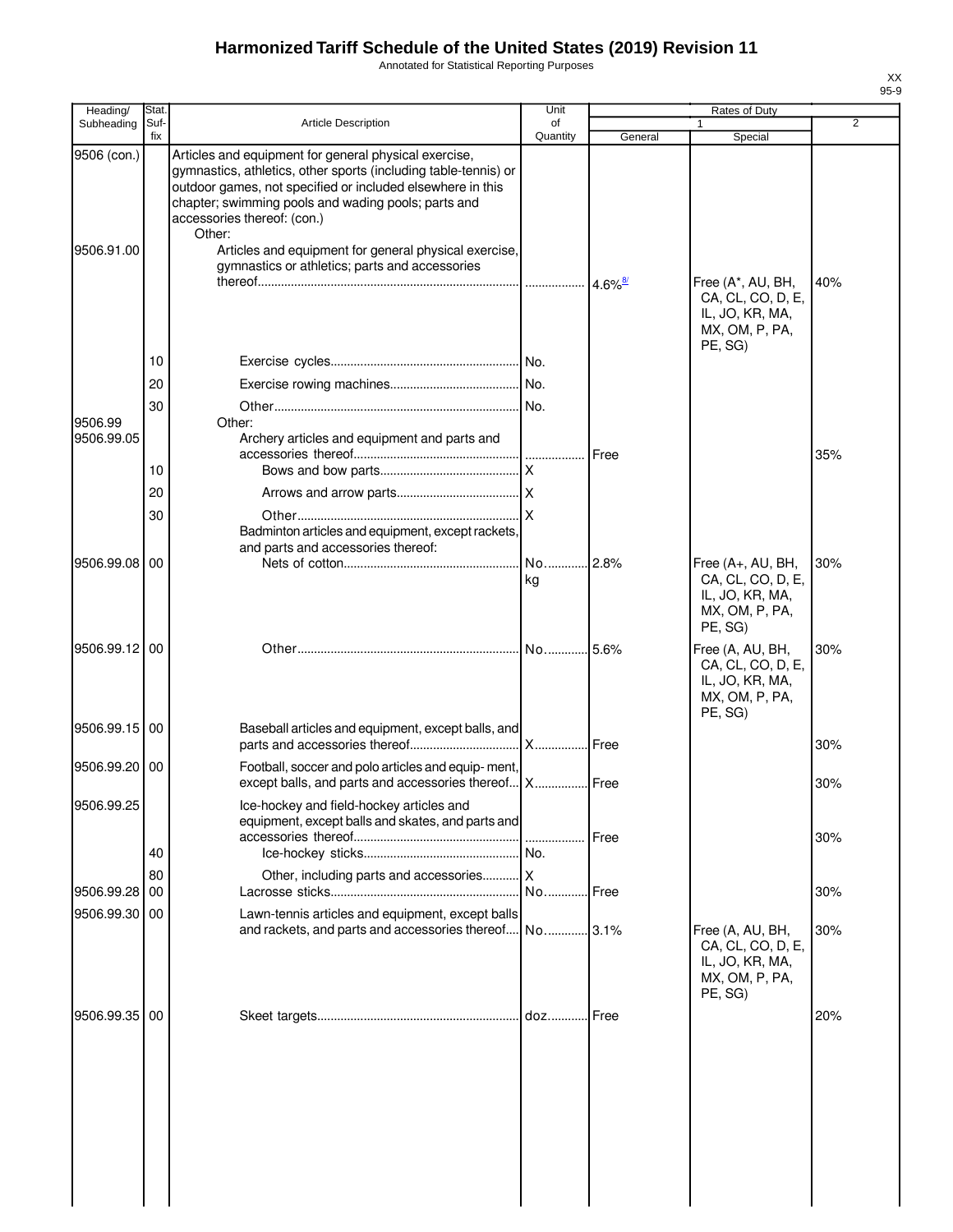Annotated for Statistical Reporting Purposes

| Heading/          | Stat.       |                                                                                                                                                                                                                                                                                               | Unit           |                     | Rates of Duty                                                                          |                |
|-------------------|-------------|-----------------------------------------------------------------------------------------------------------------------------------------------------------------------------------------------------------------------------------------------------------------------------------------------|----------------|---------------------|----------------------------------------------------------------------------------------|----------------|
| Subheading        | Suf-<br>fix | <b>Article Description</b>                                                                                                                                                                                                                                                                    | of<br>Quantity | General             | $\mathbf{1}$<br>Special                                                                | $\overline{2}$ |
| 9506 (con.)       |             | Articles and equipment for general physical exercise,<br>gymnastics, athletics, other sports (including table-tennis) or<br>outdoor games, not specified or included elsewhere in this<br>chapter; swimming pools and wading pools; parts and<br>accessories thereof: (con.)<br>Other: (con.) |                |                     |                                                                                        |                |
| 9506.99<br>(con.) |             | Other: (con.)<br>Sleds, bobsleds, toboggans and the like and parts<br>and accessories thereof:                                                                                                                                                                                                |                |                     |                                                                                        |                |
| 9506.99.40 00     |             | Toboggans; bobsleds and luges of a kind used                                                                                                                                                                                                                                                  |                |                     |                                                                                        | Free           |
| 9506.99.45 00     |             |                                                                                                                                                                                                                                                                                               |                |                     | Free (A, AU, BH,<br>CA, CL, CO, D, E,<br>IL, JO, KR, MA,<br>MX, OM, P, PA,<br>PE, SG)  | 45%            |
| 9506.99.50 00     |             |                                                                                                                                                                                                                                                                                               |                |                     | Free (A, AU, BH,<br>CA, CL, CO, D, E,<br>IL, JO, KR, MA,<br>MX, OM, P, PA,<br>PE, SG)  | 33 1/3%        |
| 9506.99.55 00     |             | Swimming pools and wading pools and parts and                                                                                                                                                                                                                                                 |                |                     |                                                                                        |                |
|                   |             |                                                                                                                                                                                                                                                                                               |                |                     | Free (A, AU, BH,<br>CA, CL, CO, D, E,<br>IL, JO, KR, MA,<br>MX, OM, P, PA,<br>PE, SG)  | 80%            |
| 9506.99.60        |             |                                                                                                                                                                                                                                                                                               |                | $4\%$ <sup>9/</sup> | Free (A*, AU, BH,<br>CA, CL, CO, D, E,<br>IL, JO, KR, MA,<br>MX, OM, P, PA,<br>PE, SG) | 40%            |
|                   | 40          | Nets not elsewhere specified or included kg                                                                                                                                                                                                                                                   |                |                     |                                                                                        |                |
|                   | 80          |                                                                                                                                                                                                                                                                                               |                |                     |                                                                                        |                |
|                   |             |                                                                                                                                                                                                                                                                                               |                |                     |                                                                                        |                |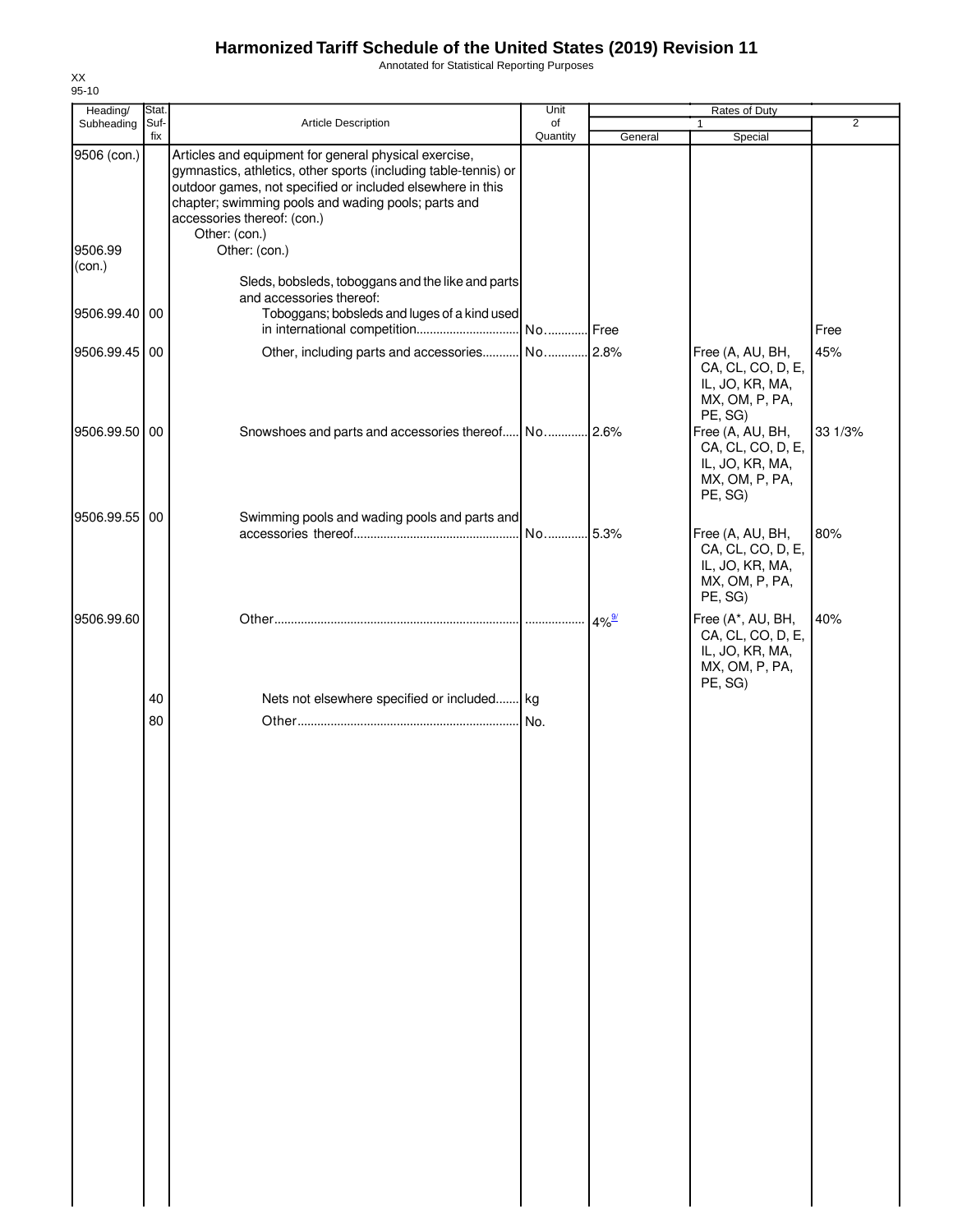Annotated for Statistical Reporting Purposes

| Heading/           | Stat.       |                                                                                                                                                                                                                                                         | Unit           |         | Rates of Duty                                                                          |                |
|--------------------|-------------|---------------------------------------------------------------------------------------------------------------------------------------------------------------------------------------------------------------------------------------------------------|----------------|---------|----------------------------------------------------------------------------------------|----------------|
| Subheading         | Suf-<br>fix | <b>Article Description</b>                                                                                                                                                                                                                              | of<br>Quantity | General | Special                                                                                | $\overline{2}$ |
| 9507<br>9507.10.00 |             | Fishing rods, fish hooks and other line fishing tackle; fish<br>landing nets, butterfly nets and similar nets; decoy "birds" (other<br>than those of heading 9208 or 9705) and similar hunting or<br>shooting equipment; parts and accessories thereof: |                |         | Free (A+, AU, BH,<br>CA, CL, CO, D, E,<br>IL, JO, KR, MA,                              | 55%            |
|                    |             |                                                                                                                                                                                                                                                         |                |         | MX, OM, P, PA,                                                                         |                |
|                    | 40          |                                                                                                                                                                                                                                                         |                |         | PE, SG)                                                                                |                |
|                    | 80          |                                                                                                                                                                                                                                                         |                |         |                                                                                        |                |
| 9507.20            |             | Fish hooks, whether or not snelled:                                                                                                                                                                                                                     |                |         |                                                                                        |                |
| 9507.20.40 00      |             |                                                                                                                                                                                                                                                         |                |         | Free (A, AU, BH,<br>CA, CL, CO, D, E,<br>IL, JO, KR, MA,<br>MX, OM, P, PA,<br>PE, SG)  | 55%            |
| 9507.20.80 00      |             |                                                                                                                                                                                                                                                         |                |         | Free (A, AU, BH,<br>CA, CL, CO, D, E,<br>IL, JO, KR, MA,<br>MX, OM, P, PA,<br>PE, SG)  | 45%            |
| 9507.30            |             | Fishing reels and parts and accessories thereof:<br>Fishing reels:                                                                                                                                                                                      |                |         |                                                                                        |                |
| 9507.30.20 00      |             |                                                                                                                                                                                                                                                         |                |         | Free (A+, AU, BH,<br>CA, CL, CO, D, E,<br>IL, JO, KR, MA,<br>MX, OM, P, PA,<br>PE, SG) | 55%            |
| 9507.30.40 00      |             | Valued over \$2.70 but not over \$8.45 each No 24¢ each <sup>11/</sup>                                                                                                                                                                                  |                |         | Free (A+, AU, BH,<br>CA, CL, CO, D, E,<br>IL, JO, KR, MA,<br>MX, OM, P, PA,<br>PE, SG) | 55%            |
| 9507.30.60 00      |             |                                                                                                                                                                                                                                                         |                |         | Free (A, AU, BH,<br>CA, CL, CO, D, E,<br>IL, JO, KR, MA,<br>MX, OM, P, PA,<br>PE, SG)  | 55%            |
| 9507.30.80 00      |             |                                                                                                                                                                                                                                                         |                |         | Free (A, AU, BH,<br>CA, CL, CO, D, E,<br>IL, JO, KR, MA,<br>MX, OM, P, PA,<br>PE, SG)  | 55%            |
|                    |             |                                                                                                                                                                                                                                                         |                |         |                                                                                        |                |
|                    |             |                                                                                                                                                                                                                                                         |                |         |                                                                                        |                |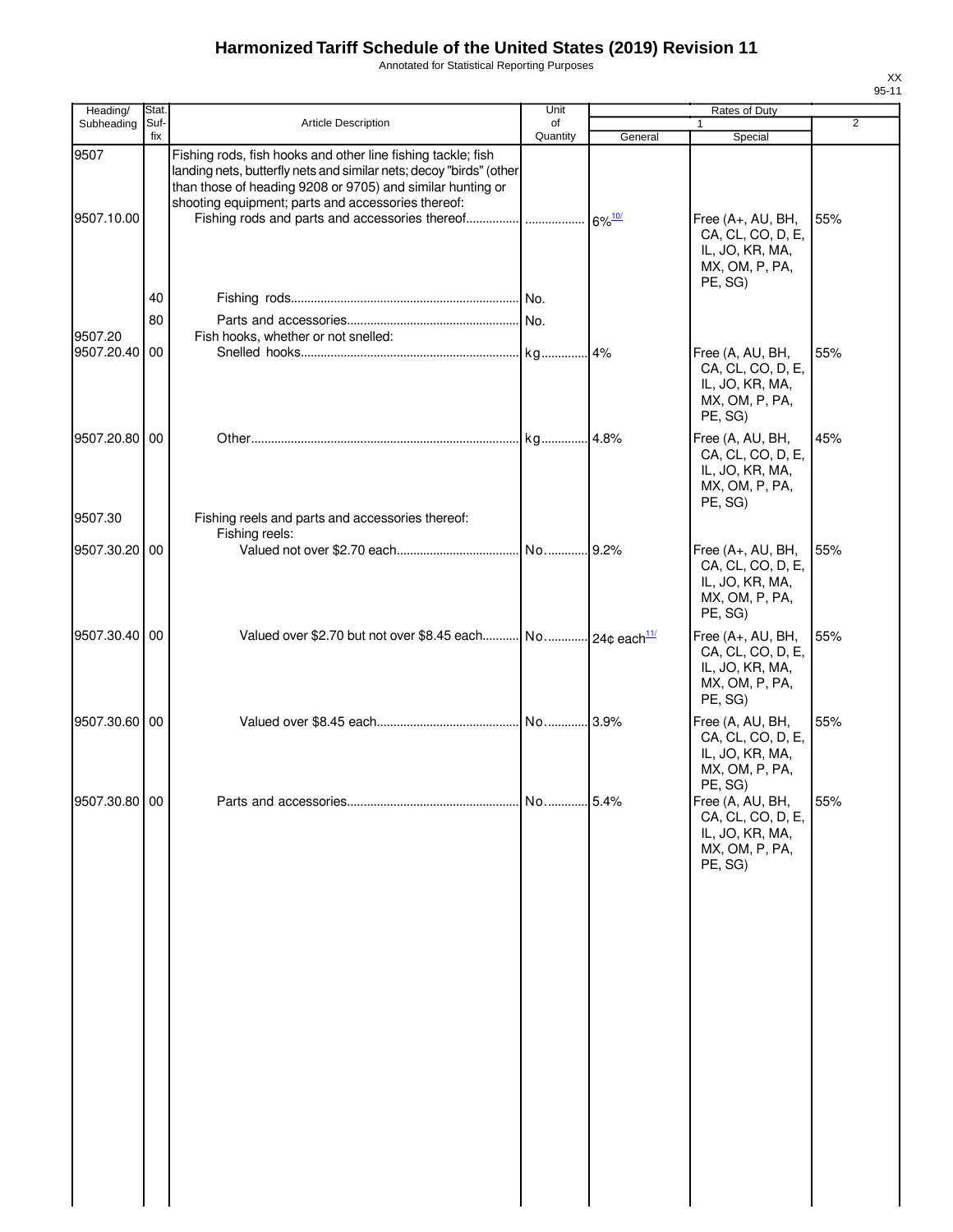Annotated for Statistical Reporting Purposes

| Heading/                 | Stat. |                                                                                                                                                                                                                                                                      | Unit          |         | Rates of Duty                                                                              |                |
|--------------------------|-------|----------------------------------------------------------------------------------------------------------------------------------------------------------------------------------------------------------------------------------------------------------------------|---------------|---------|--------------------------------------------------------------------------------------------|----------------|
| Subheading               | Suf-  | <b>Article Description</b>                                                                                                                                                                                                                                           | of            |         | $\mathbf{1}$                                                                               | $\overline{2}$ |
| 9507 (con.)              | fix   | Fishing rods, fish hooks and other line fishing tackle; fish                                                                                                                                                                                                         | Quantity      | General | Special                                                                                    |                |
| 9507.90<br>9507.90.20 00 |       | landing nets, butterfly nets and similar nets; decoy "birds" (other<br>than those of heading 9208 or 9705) and similar hunting or<br>shooting equipment; parts and accessories thereof: (con.)<br>Other:<br>Fishing line put up and packaged for retail sale No 3.7% |               |         | Free (A, AU, BH,<br>CA, CL, CO, D, E,<br>IL, JO, KR, MA,<br>MX, OM, P, PA,<br>PE, SG)      | 65%            |
| 9507.90.40 00            |       |                                                                                                                                                                                                                                                                      |               |         | Free(A, AU, BH, CA, 55%<br>CL, CO, D, E, , IL,<br>JO, KR, MA, MX,<br>OM, P, PA, PE,<br>SG) |                |
| 9507.90.60 00            |       | Fish landing nets, butterfly nets and similar nets No 5%                                                                                                                                                                                                             |               |         | Free (A, AU, BH,<br>CA, CL, CO, D, E,<br>IL, JO, KR, MA,<br>MX, OM, P, PA,<br>PE, SG)      | 40%            |
| 9507.90.70 00            |       | Other, including parts and accessories:                                                                                                                                                                                                                              |               |         | Free (A+, AU, BH,<br>CA, CL, CO, D, E,<br>IL, JO, KR, MA,<br>MX, OM, P, PA,<br>PE, SG)     | 55%            |
| 9507.90.80 00            |       | Other, including parts and accessories No 9%                                                                                                                                                                                                                         |               |         | Free (A, AU, BH,<br>CA, CL, CO, D, E,<br>IL, JO, KR, MA,<br>MX, OM, P, PA,<br>PE, SG)      | 55%            |
| 9508<br>9508.10.00 00    |       | Merry-go-rounds, boat-swings, shooting galleries and other<br>fairground amusements; traveling circuses and traveling<br>menageries; traveling theaters; parts and accessories thereof:<br>Traveling circuses and traveling menageries; parts and                    |               |         |                                                                                            |                |
|                          |       |                                                                                                                                                                                                                                                                      | X             | Free    |                                                                                            | 35%            |
| 9508.90.00 00            |       |                                                                                                                                                                                                                                                                      | <b>X</b> Free |         |                                                                                            | 35%            |
|                          |       |                                                                                                                                                                                                                                                                      |               |         |                                                                                            |                |